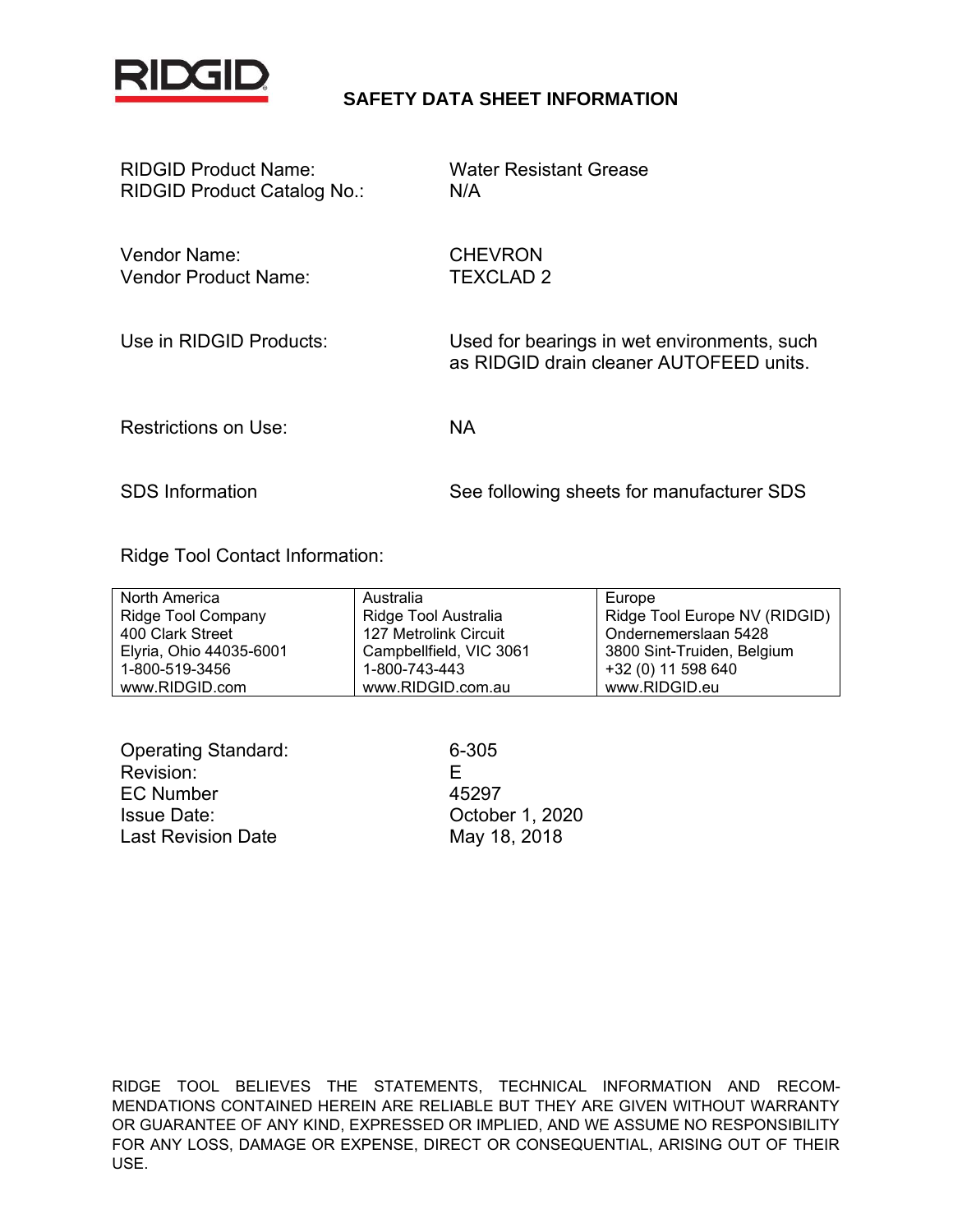# **Safety Data Sheet**



## **SECTION 1 PRODUCT AND COMPANY IDENTIFICATION**

# **Texclad 2**

**Product Use:** Industrial Grease **Product Number(s):** 219570, 277116 **Company Identification** Chevron Products Company a division of Chevron U.S.A. Inc. 6001 Bollinger Canyon Rd. San Ramon, CA 94583 United States of America www.chevronlubricants.com

## **Transportation Emergency Response**

CHEMTREC: (800) 424-9300 or (703) 527-3887 **Health Emergency** Chevron Emergency & Information Center: Located in the USA. International collect calls accepted. (800) 231- 0623 or (510) 231-0623 **Product Information** email : lubemsds@chevron.com Product Information: 1 (800) 582-3835, LUBETEK@chevron.com

## **SECTION 2 HAZARDS IDENTIFICATION**

**CLASSIFICATION:** Not classified as hazardous according to 29 CFR 1910.1200 (2012).

## **HAZARDS NOT OTHERWISE CLASSIFIED:** Not Applicable

## **SECTION 3 COMPOSITION/ INFORMATION ON INGREDIENTS**

| COMPONENTS                               | NUMBER                  | MOUNT                                    |
|------------------------------------------|-------------------------|------------------------------------------|
| Highly refined<br>C50)<br>mineral<br>011 | $\mathbf{r}$<br>Mixture | 50<br>$\sim$ 0 $\prime$<br>%weight<br>n, |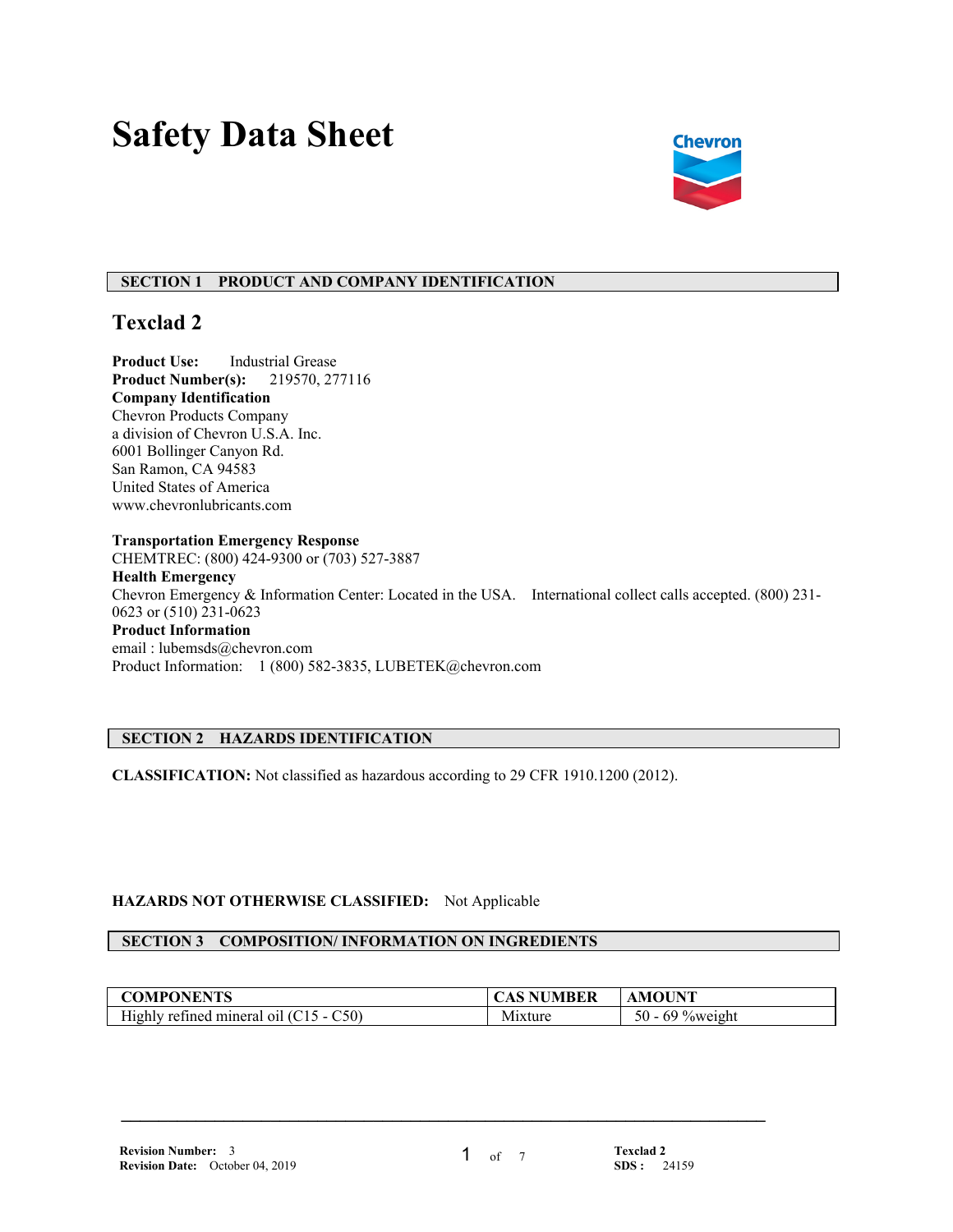## **SECTION 4 FIRST AID MEASURES**

#### **Description of first aid measures**

**Eye:** No specific first aid measures are required. As a precaution, remove contact lenses, if worn, and flush eyes with water.

**Skin:** No specific first aid measures are required. As a precaution, remove clothing and shoes if contaminated. To remove the material from skin, use soap and water. Discard contaminated clothing and shoes or thoroughly clean before reuse.

**Ingestion:** No specific first aid measures are required. Do not induce vomiting. As a precaution, get medical advice.

**Inhalation:** No specific first aid measures are required. If exposed to excessive levels of material in the air, move the exposed person to fresh air. Get medical attention if coughing or respiratory discomfort occurs.

#### **Most important symptoms and effects, both acute and delayed IMMEDIATE HEALTH EFFECTS**

**Eye:** Not expected to cause prolonged or significant eye irritation.

**Skin:** High-Pressure Equipment Information: Accidental high-velocity injection under the skin of materials of this type may result in serious injury. Seek medical attention at once should an accident like this occur. The initial wound at the injection site may not appear to be serious at first; but, if left untreated, could result in disfigurement or amputation of the affected part.

 Contact with the skin is not expected to cause prolonged or significant irritation. Contact with the skin is not expected to cause an allergic skin response. Not expected to be harmful to internal organs if absorbed through the skin.

**Ingestion:** Not expected to be harmful if swallowed.

**Inhalation:** Not expected to be harmful if inhaled. Contains a petroleum-based mineral oil. May cause respiratory irritation or other pulmonary effects following prolonged or repeated inhalation of oil mist at airborne levels above the recommended mineral oil mist exposure limit. Symptoms of respiratory irritation may include coughing and difficulty breathing.

#### **DELAYED OR OTHER HEALTH EFFECTS:** Not classified

#### **Indication of any immediate medical attention and special treatment needed**

**Note to Physicians:** In an accident involving high-pressure equipment, this product may be injected under the skin. Such an accident may result in a small, sometimes bloodless, puncture wound. However, because of its driving force, material injected into a fingertip can be deposited into the palm of the hand. Within 24 hours, there is usually a great deal of swelling, discoloration, and intense throbbing pain. Immediate treatment at a surgical emergency center is recommended.

## **SECTION 5 FIRE FIGHTING MEASURES**

**EXTINGUISHING MEDIA:** Use water fog, foam, dry chemical or carbon dioxide (CO2) to extinguish flames.

#### **PROTECTION OF FIRE FIGHTERS:**

**Fire Fighting Instructions:** This material will burn although it is not easily ignited. See Section 7 for proper handling and storage. For fires involving this material, do not enter any enclosed or confined fire space without proper protective equipment, including self-contained breathing apparatus.

**Combustion Products:** Highly dependent on combustion conditions. A complex mixture of airborne solids, liquids, and gases including carbon monoxide, carbon dioxide, and unidentified organic compounds will be evolved when this material undergoes combustion. Combustion may form oxides of: Molybdenum, Calcium, Sulfur.

## **SECTION 6 ACCIDENTAL RELEASE MEASURES**

**Protective Measures:** Eliminate all sources of ignition in vicinity of spilled material. **Spill Management:** Clean up spills immediately, observing precautions in Exposure Controls/Personal Protection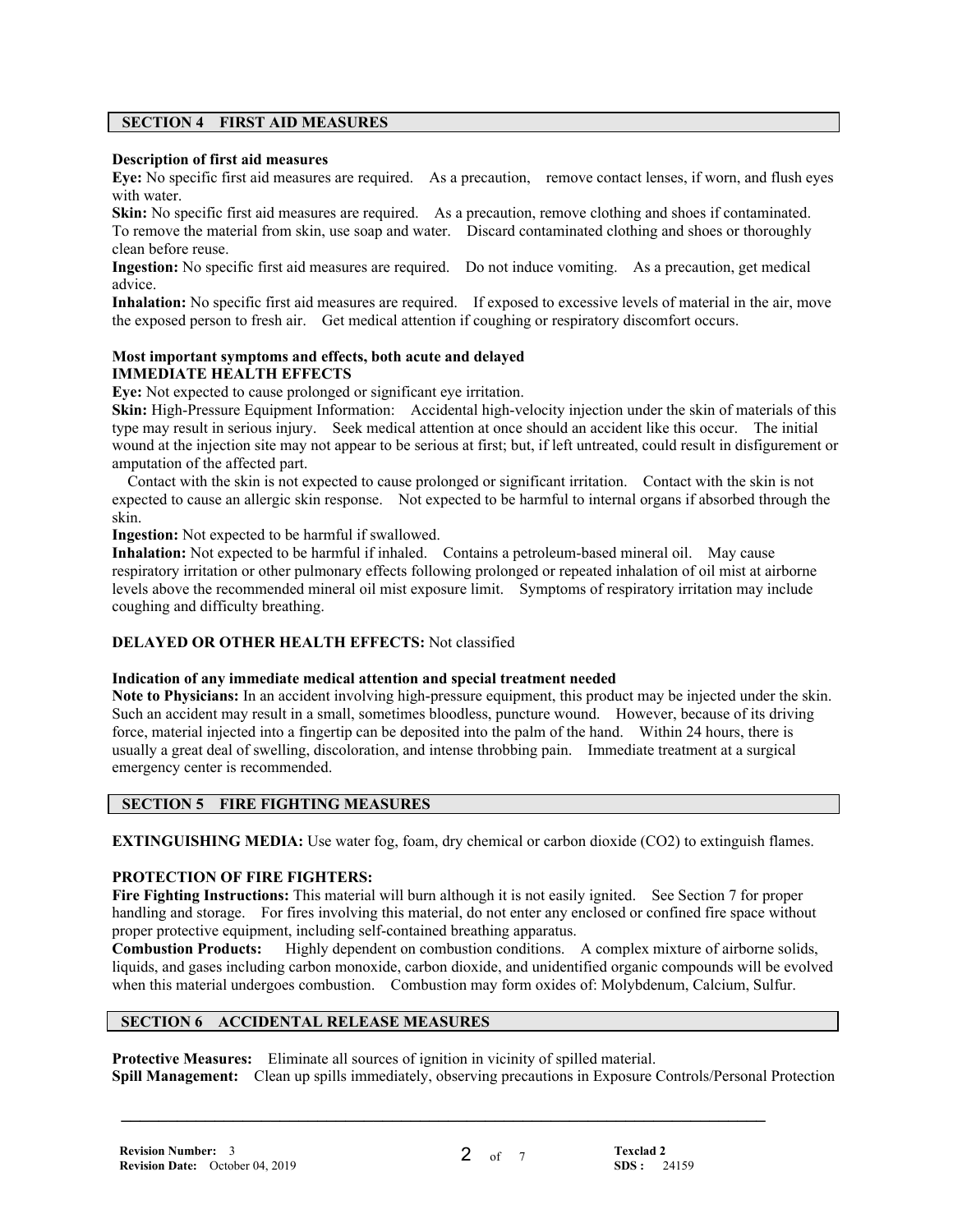section. Stop the source of the release if you can do it without risk. Contain release to prevent further contamination of soil, surface water or groundwater. Clean up spill as soon as possible, observing precautions in Exposure Controls/Personal Protection. Use appropriate techniques such as applying non-combustible absorbent materials or pumping. Where feasible and appropriate, remove contaminated soil. Place contaminated materials in disposable containers and dispose of in a manner consistent with applicable regulations.

**Reporting:** Report spills to local authorities and/or the U.S. Coast Guard's National Response Center at (800) 424- 8802 as appropriate or required.

## **SECTION 7 HANDLING AND STORAGE**

**General Handling Information:** Avoid contaminating soil or releasing this material into sewage and drainage systems and bodies of water.

**Static Hazard:** Electrostatic charge may accumulate and create a hazardous condition when handling this material. To minimize this hazard, bonding and grounding may be necessary but may not, by themselves, be sufficient. Review all operations which have the potential of generating and accumulating an electrostatic charge and/or a flammable atmosphere (including tank and container filling, splash filling, tank cleaning, sampling, gauging, switch loading, filtering, mixing, agitation, and vacuum truck operations) and use appropriate mitigating procedures. **Container Warnings:** Container is not designed to contain pressure. Do not use pressure to empty container or it may rupture with explosive force. Empty containers retain product residue (solid, liquid, and/or vapor) and can be dangerous. Do not pressurize, cut, weld, braze, solder, drill, grind, or expose such containers to heat, flame, sparks, static electricity, or other sources of ignition. They may explode and cause injury or death. Empty containers should be completely drained, properly closed, and promptly returned to a drum reconditioner or disposed of properly.

## **SECTION 8 EXPOSURE CONTROLS/PERSONAL PROTECTION**

#### **GENERAL CONSIDERATIONS:**

Consider the potential hazards of this material (see Section 2), applicable exposure limits, job activities, and other substances in the work place when designing engineering controls and selecting personal protective equipment. If engineering controls or work practices are not adequate to prevent exposure to harmful levels of this material, the personal protective equipment listed below is recommended. The user should read and understand all instructions and limitations supplied with the equipment since protection is usually provided for a limited time or under certain circumstances.

#### **ENGINEERING CONTROLS:**

Use in a well-ventilated area.

#### **PERSONAL PROTECTIVE EQUIPMENT**

**Eye/Face Protection:** No special eye protection is normally required. Where splashing is possible, wear safety glasses with side shields as a good safety practice.

**Skin Protection:** No special protective clothing is normally required. Where splashing is possible, select protective clothing depending on operations conducted, physical requirements and other substances in the workplace. Suggested materials for protective gloves include: Neoprene, Nitrile Rubber, Viton. **Respiratory Protection:** No respiratory protection is normally required.

If user operations generate an oil mist, determine if airborne concentrations are below the occupational exposure limit for mineral oil mist. If not, wear an approved respirator that provides adequate protection from the measured concentrations of this material. For air-purifying respirators use a particulate cartridge.

Use a positive pressure air-supplying respirator in circumstances where air-purifying respirators may not provide adequate protection.

#### **Occupational Exposure Limits:**

| <b>Component</b>           | Agency       | ∀orm  | TWA  | <b>STEL</b>       | <i>c</i> eiling | <b>Notation</b> |
|----------------------------|--------------|-------|------|-------------------|-----------------|-----------------|
| Highly refined mineral oil | <b>ACGIH</b> | $- -$ | mg/m | $10 \text{ mg/m}$ | $- -$           | $- -$           |
| C50<br>(C15                |              |       |      |                   |                 |                 |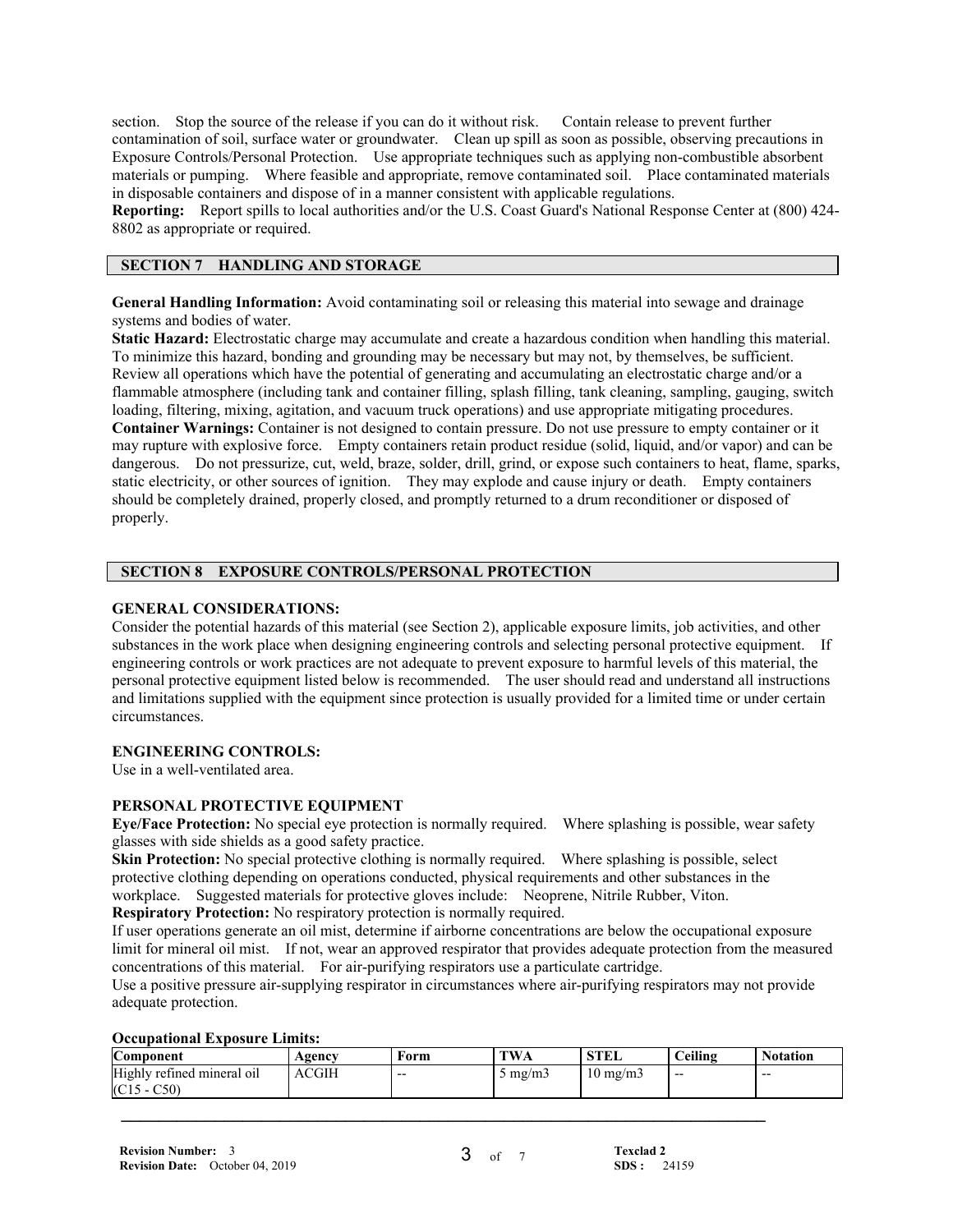| High<br>mineral<br>$^{\mathrm{!}}$ 011<br>refined<br>. | HА<br>the company's company's company's company's company's company's company's company's | --- | $m\Omega/\Gamma$<br>711L | --- | -- | --- |
|--------------------------------------------------------|-------------------------------------------------------------------------------------------|-----|--------------------------|-----|----|-----|
| C50<br>$(C^{\dagger})$                                 |                                                                                           |     |                          |     |    |     |

Consult local authorities for appropriate values.

#### **SECTION 9 PHYSICAL AND CHEMICAL PROPERTIES**

#### **Attention: the data below are typical values and do not constitute a specification.**

**Color:** Black to grey **Physical State:** Semi-solid **Odor:** Petroleum odor<br>**Odor Threshold:** No data available **Odor Threshold: pH:** No data available **Vapor Pressure:** No data available **Vapor Density (Air = 1):** No data available **Initial Boiling Point:** 371°C (699.8°F) (Typical) **Solubility:** Negligible **Freezing Point:** No data available **Melting Point:** 99°C (210.2°F) (Typical) **Specific Gravity:** 0.88 @ 16°C (60.8°F) (Typical) **Density:** 0.94 kg/l @ 15°C (59°F) (Typical) **Viscosity:** 34 mm2/s @ 100°C (212°F) (Minimum) **Coefficient of Therm. Expansion / °F:** No data available **Evaporation Rate:** No data available **Decomposition temperature:** No data available **Octanol/Water Partition Coefficient:** No data available **FLAMMABLE PROPERTIES: Flammability (solid, gas):** Not Applicable

**Flashpoint:** (Cleveland Open Cup) 260 °C (500 °F) (Minimum) **Autoignition:** 288 °C (550 °F) **Flammability (Explosive) Limits (% by volume in air):** Lower: Not Applicable Upper: Not Applicable

## **SECTION 10 STABILITY AND REACTIVITY**

**Reactivity:** May react with strong acids or strong oxidizing agents, such as chlorates, nitrates, peroxides, etc. **Chemical Stability:** This material is considered stable under normal ambient and anticipated storage and handling conditions of temperature and pressure.

**Incompatibility With Other Materials:** Not applicable **Hazardous Decomposition Products:** None known (None expected) **Hazardous Polymerization:** Hazardous polymerization will not occur.

## **SECTION 11 TOXICOLOGICAL INFORMATION**

#### **Information on toxicological effects**

**Serious Eye Damage/Irritation:** The eye irritation hazard is based on evaluation of data for product components.

**Skin Corrosion/Irritation:** The skin irritation hazard is based on evaluation of data for product components.

**Skin Sensitization:** The skin sensitization hazard is based on evaluation of data for product components.

**Acute Dermal Toxicity:** The acute dermal toxicity hazard is based on evaluation of data for product components.

**Acute Oral Toxicity:** The acute oral toxicity hazard is based on evaluation of data for product components.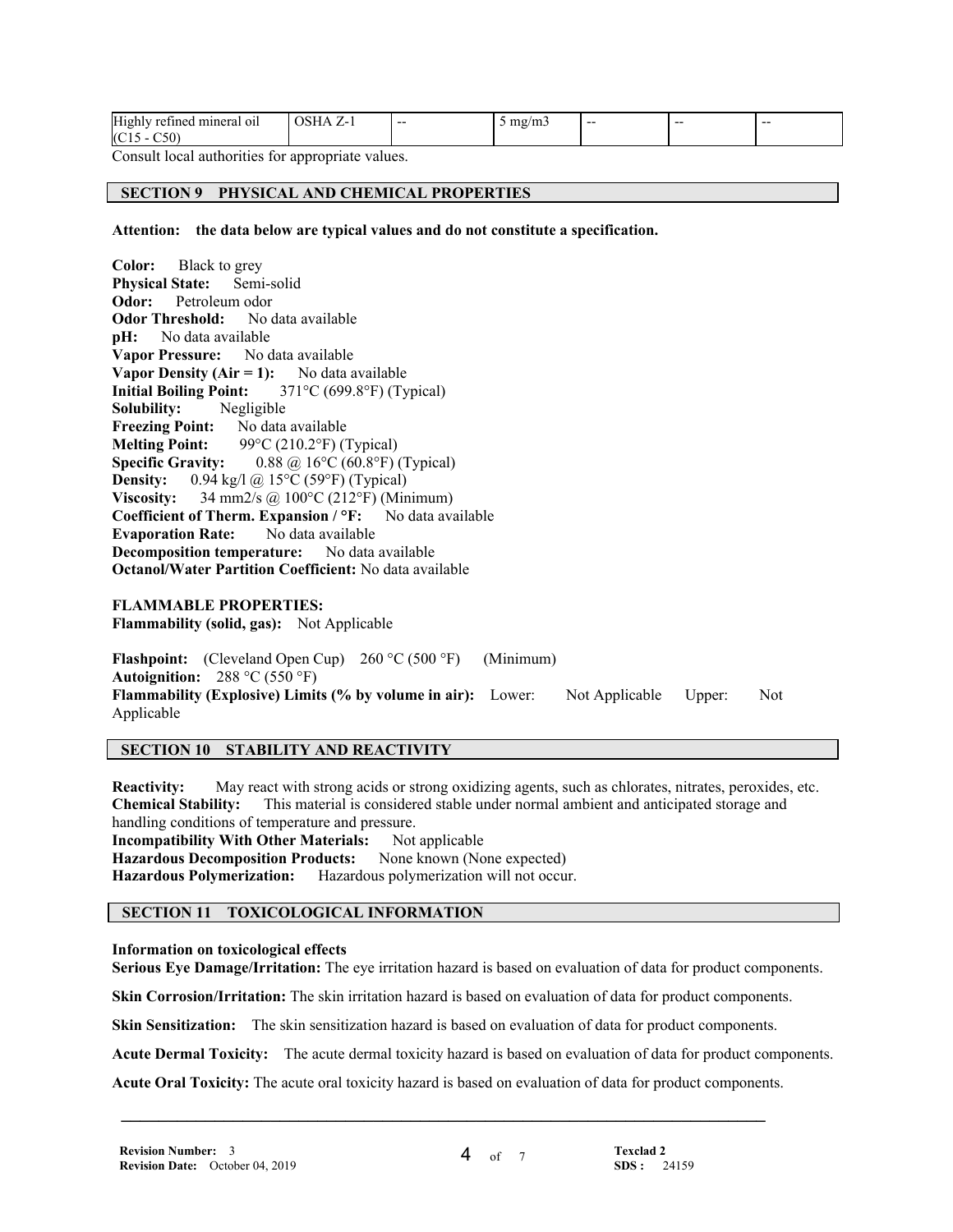**Acute Inhalation Toxicity:** The acute inhalation toxicity hazard is based on evaluation of data for product components. **Acute Toxicity Estimate:** Not Determined

**Germ Cell Mutagenicity:** The hazard evaluation is based on data for components or a similar material.

**Carcinogenicity:** The hazard evaluation is based on data for components or a similar material.

**Reproductive Toxicity:** The hazard evaluation is based on data for components or a similar material.

**Specific Target Organ Toxicity - Single Exposure:** The hazard evaluation is based on data for components or a similar material.

**Specific Target Organ Toxicity - Repeated Exposure:** The hazard evaluation is based on data for components or a similar material.

#### **ADDITIONAL TOXICOLOGY INFORMATION:**

 This product contains petroleum base oils which may be refined by various processes including severe solvent extraction, severe hydrocracking, or severe hydrotreating. None of the oils requires a cancer warning under the OSHA Hazard Communication Standard (29 CFR 1910.1200). These oils have not been listed in the National Toxicology Program (NTP) Annual Report nor have they been classified by the International Agency for Research on Cancer (IARC) as; carcinogenic to humans (Group 1), probably carcinogenic to humans (Group 2A), or possibly carcinogenic to humans (Group 2B).

 These oils have not been classified by the American Conference of Governmental Industrial Hygienists (ACGIH) as: confirmed human carcinogen (A1), suspected human carcinogen (A2), or confirmed animal carcinogen with unknown relevance to humans (A3).

## **SECTION 12 ECOLOGICAL INFORMATION**

#### **ECOTOXICITY**

This material is not expected to be harmful to aquatic organisms.

The product has not been tested. The statement has been derived from products of a similar structure and composition.

## **MOBILITY**

No data available.

#### **PERSISTENCE AND DEGRADABILITY**

This material is not expected to be readily biodegradable. The biodegradability of this material is based on an evaluation of data for the components or a similar material.

The product has not been tested. The statement has been derived from the properties of the individual components.

#### **POTENTIAL TO BIOACCUMULATE**

Bioconcentration Factor: No data available. Octanol/Water Partition Coefficient: No data available

## **SECTION 13 DISPOSAL CONSIDERATIONS**

Use material for its intended purpose or recycle if possible. Oil collection services are available for used oil recycling or disposal. Place contaminated materials in containers and dispose of in a manner consistent with applicable regulations. Contact your sales representative or local environmental or health authorities for approved disposal or recycling methods.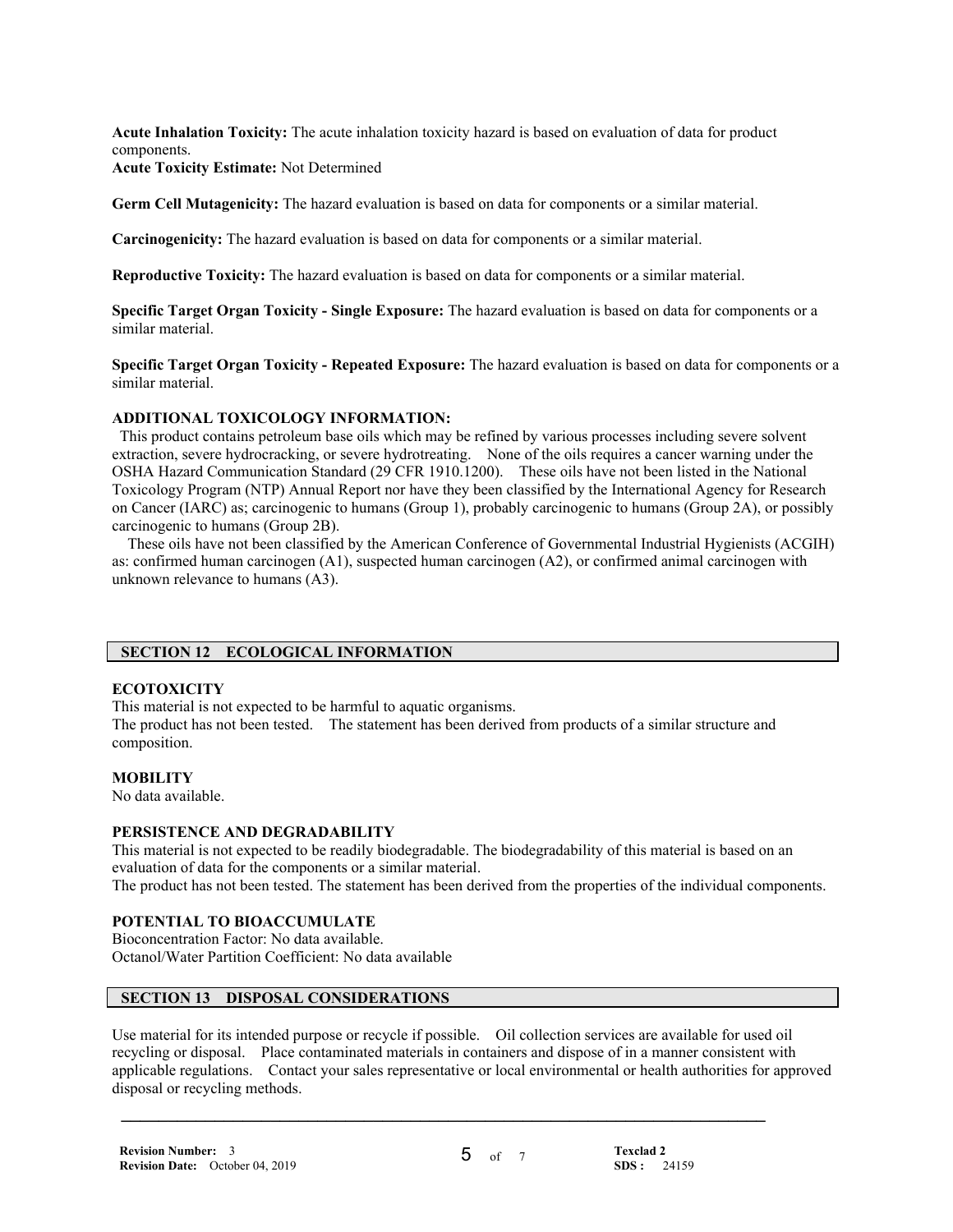## **SECTION 14 TRANSPORT INFORMATION**

The description shown may not apply to all shipping situations. Consult 49CFR, or appropriate Dangerous Goods Regulations, for additional description requirements (e.g., technical name) and mode-specific or quantity-specific shipping requirements.

## **DOT Shipping Description:** NOT REGULATED AS HAZARDOUS MATERIAL UNDER 49 CFR

**IMO/IMDG Shipping Description:** NOT REGULATED AS DANGEROUS GOODS FOR TRANSPORT UNDER THE IMDG CODE

**ICAO/IATA Shipping Description:** NOT REGULATED AS DANGEROUS GOODS FOR TRANSPORT UNDER ICAO

**Transport in bulk according to Annex II of MARPOL 73/78 and the IBC code:** Not applicable

## **SECTION 15 REGULATORY INFORMATION**

## **EPCRA 311/312 CATEGORIES:** Not applicable

#### **REGULATORY LISTS SEARCHED:**

01-1=IARC Group 1 03=EPCRA 313 01-2A=IARC Group 2A 04=CA Proposition 65 01-2B=IARC Group 2B 05=MA RTK 02=NTP Carcinogen 06=NJ RTK

07=PA RTK

No components of this material were found on the regulatory lists above.

## **CHEMICAL INVENTORIES:**

All components comply with the following chemical inventory requirements: AICS (Australia), DSL (Canada), EINECS (European Union), ENCS (Japan), IECSC (China), KECI (Korea), NZIoC (New Zealand), PICCS (Philippines), TSCA (United States).

## **NEW JERSEY RTK CLASSIFICATION:**

Under the New Jersey Right-to-Know Act L. 1983 Chapter 315 N.J.S.A. 34:5A-1 et. seq., the product is to be identified as follows: PETROLEUM OIL (Grease)

## **SECTION 16 OTHER INFORMATION**

**NFPA RATINGS:** Health: 0 Flammability: 1 Reactivity: 0

**HMIS RATINGS:** Health: 0 Flammability: 1 Reactivity: 0 (0-Least, 1-Slight, 2-Moderate, 3-High, 4-Extreme, PPE:- Personal Protection Equipment Index recommendation, \*- Chronic Effect Indicator). These values are obtained using the guidelines or published evaluations prepared by the National Fire Protection Association (NFPA) or the National Paint and Coating Association (for HMIS ratings).